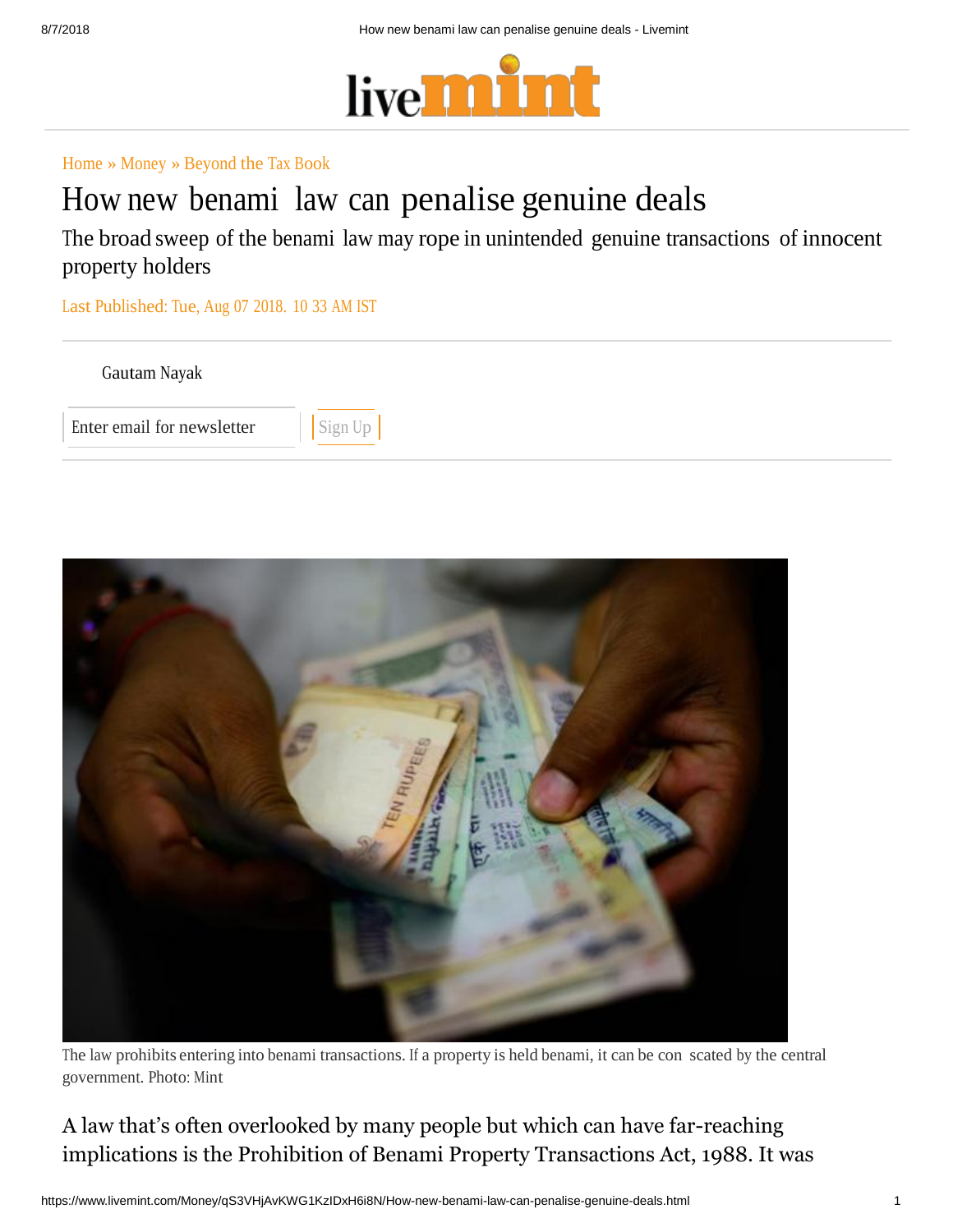recently amended and, in its present form, it can have deadly consequences in cases of violation, even if unintended. The law is administered in the initial stages by the income tax authorities, who can initiate proceedings under it if they notice any violations.

The law prohibits entering into benami transactions. If a property is held benami, it can be confiscated by the central government. Further, a penalty of 25% of the fair market value of the property can be levied on both the benamidar and the real property owner, besides a punishment of rigorous imprisonment for 1-7 years. There is also a prohibition on re-transfer of the property held benami from the benamidar back to the real owner.

A benami transaction is one where the property is held in one person's name, but the funds for acquisition have been provided by another person, for whose benefit the property is held. Therefore, the property is not held in the name of the real owner, but in somebody else's name.

Most people are under the impression that these provisions apply only to persons trying to hide their properties, and not to genuine properties acquired out of disclosed funds. That is not true; even a property acquired using disclosed funds in a genuine transaction may be treated as benami. Certain exceptions have been provided—property held by a person on behalf of his or her spouse or child, by a karta or member of an HUF (Hindu Undivided Family) on behalf of the HUF, by a partner on behalf of the partnership firm, by a director on behalf of a company, by a trustee on behalf of the beneficiaries of a Trust.

Property can be held in the name of a brother or sister or any other lineal ascendant or descendant, only if it is held jointly with the real owner. Therefore, owning a property and holding it in the name of a daughter-in-law, or in the name of a grandchild, is not permissible. Fortunately, adding the name of a spouse for convenience, though the entire funds are being paid by the acquirer, does not attract the provisions of this law.

Often, a few friends may pool resources and acquire a property for the purpose of appreciation, with an understanding that the sale profits will be shared among them. If such a property is held in the names of only one or a few of the friends, and not all, such a property would also be regarded as benami. Similarly, land aggregators often acquire properties in their own names on behalf of companies, who provide the funding for the land acquisition, with an understanding that the land will be transferred to the company after completion of acquisition and conversion. Such transactions may also be regarded as benami. There could be various other such instances of otherwise normal transactions being hit by this law.